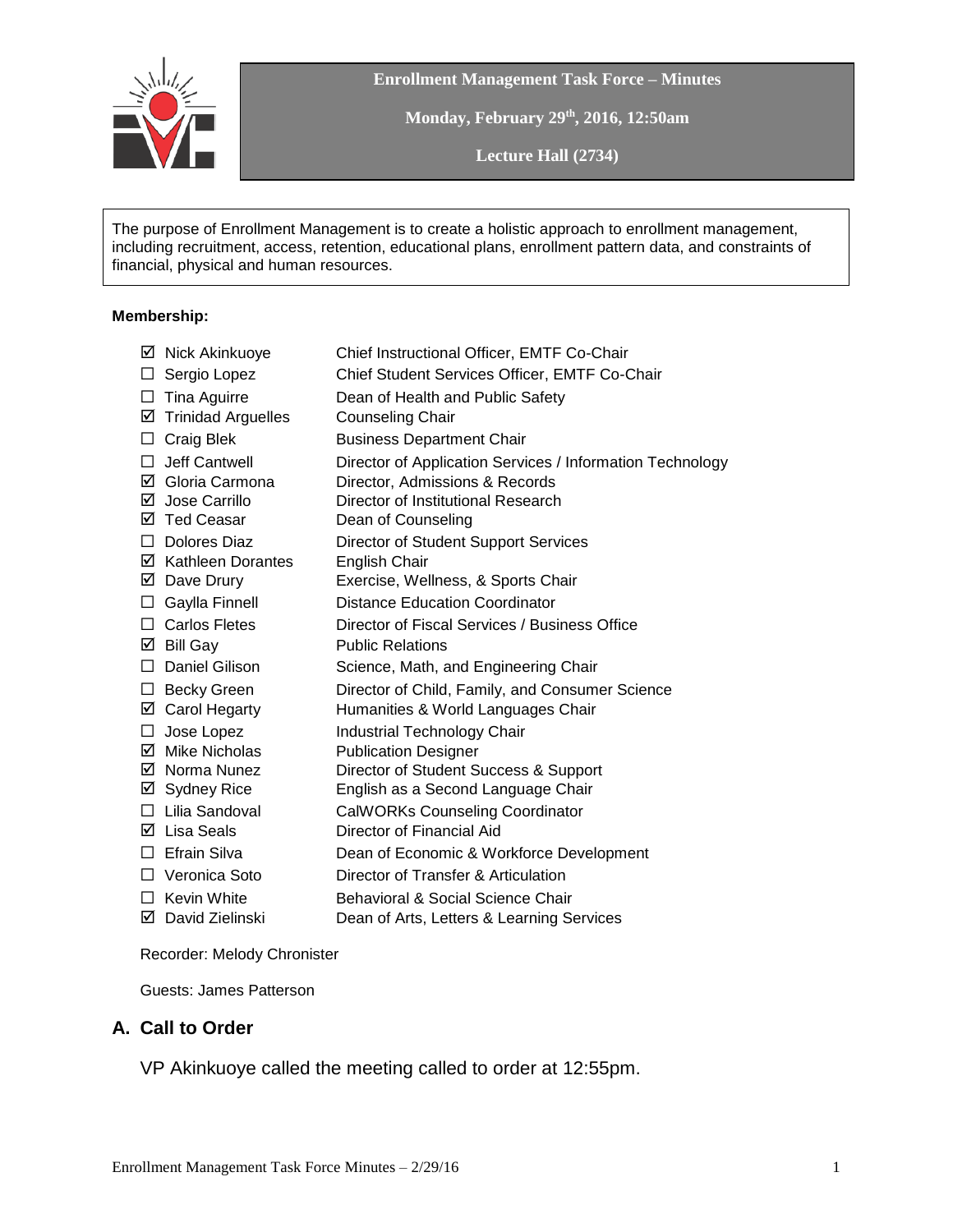

- A. Discussion Items
	- a. Review FTES Revenue Targets for 2015-16 Exploring fast track courses to add to boost our numbers, presently projected to be ~55 FTES short for this year. Waitlist demand data only identifies BIOL100 and ART100 as having a large (30+) unmet demand.
	- b. 2016-17 Schedule Development Update Still need FT selection from some. PT selection should be done by the end of mid-May for Fall 2016 to meet publication goal of June 1<sup>st</sup>.
	- c. What Worked and What Did Not for Fall 2015 and/or Spring 2016

# *(5 minutes per department/area)*

- Counseling
	- o **District Counseling**

 Trini surveyed counselors. There is not a clear pathway due to Scheduling differences. Psychology was one issue brought up. Waitlist format = students complained about only getting emails. Suggestion was made to add them automatically. Ongoing conversation. Suggestion was made to look at text messages instead of emails.

# o **Transfer / Articulation**

Suggested better scheduling of ADT courses.

o **EOPS**

Not present.

o **DSPS**

Not present.

o **Assessment**

Students are coming in and are also being contacted if determined to be at risk. Starting tomorrow going to the high schools to promote next year enrollment. We need to have more advertising material for individual programs that can be used at outreach events. Working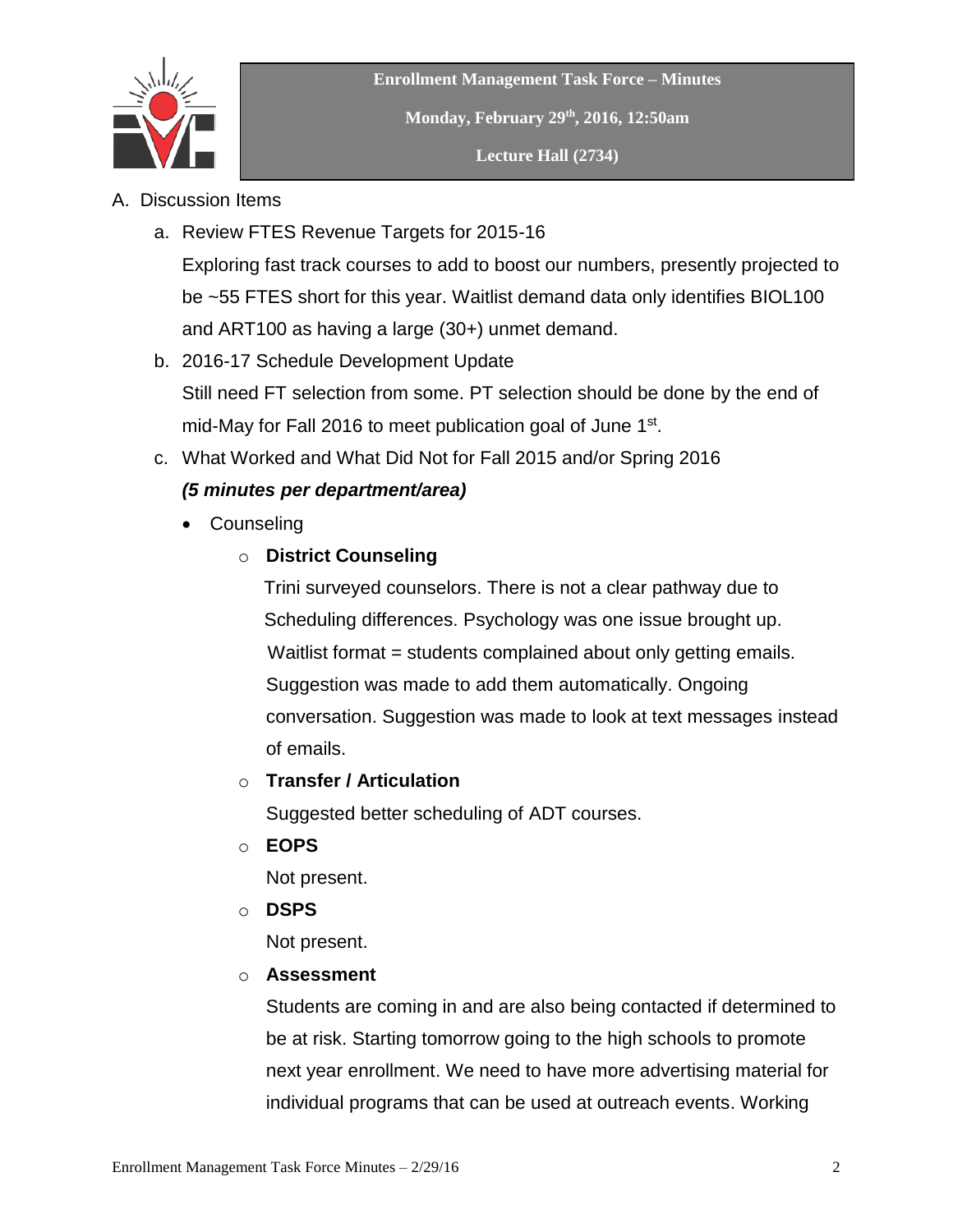

**Enrollment Management Task Force – Minutes Monday, February 29th , 2016, 12:50am Lecture Hall (2734)**

with students at risk of losing BOGG (507 students). May  $14<sup>th</sup>$  is next Saturday First Step Welcome event from 8am to 1pm – would like to see more faculty participation.

Requested faculty to please refer struggling students to Norma's office before they fail the class – be proactive. Use Starfish. Additional funds are coming in via SSSP. Only 27 faculty used in Starfish in Fall 2015. Automatic flagging of poor student performance only works if faculty put grades in Blackboard. Starfish flags that are raised by faculty will be addressed immediately. Norma shared that if faculty do not want to use Starfish they can send her an email with the student's name and G number and her team will follow-up. Jose Carrillo is putting together a survey on student equity for faculty to identify gaps at the section level. Trying to determine what faculty need to improve these gaps.

### **Admission and Records**

Academic dismissal: In appeals students do not write anything. They have to sit out for a semester and then meet with a counselor to make a corrective plan. Dr. Nick would like to see us give students a chance to take less courses then just kick them out.

Cancelled classes: Students come in wanting to know why they are dropped… doesn't seem they are being contacted. It is supposed to be the department secretary that contacts the students. It may be that they are not reading email… possibly instant messages?

Census Rosters: Encourage faculty to drop no shows. Rosters are coming in with drops as late as today. This does not reflect open seats during late add period.

What Worked: printed schedule. Ran out. Students are using them. What Did Not Work: Need late-started classes published more effectively.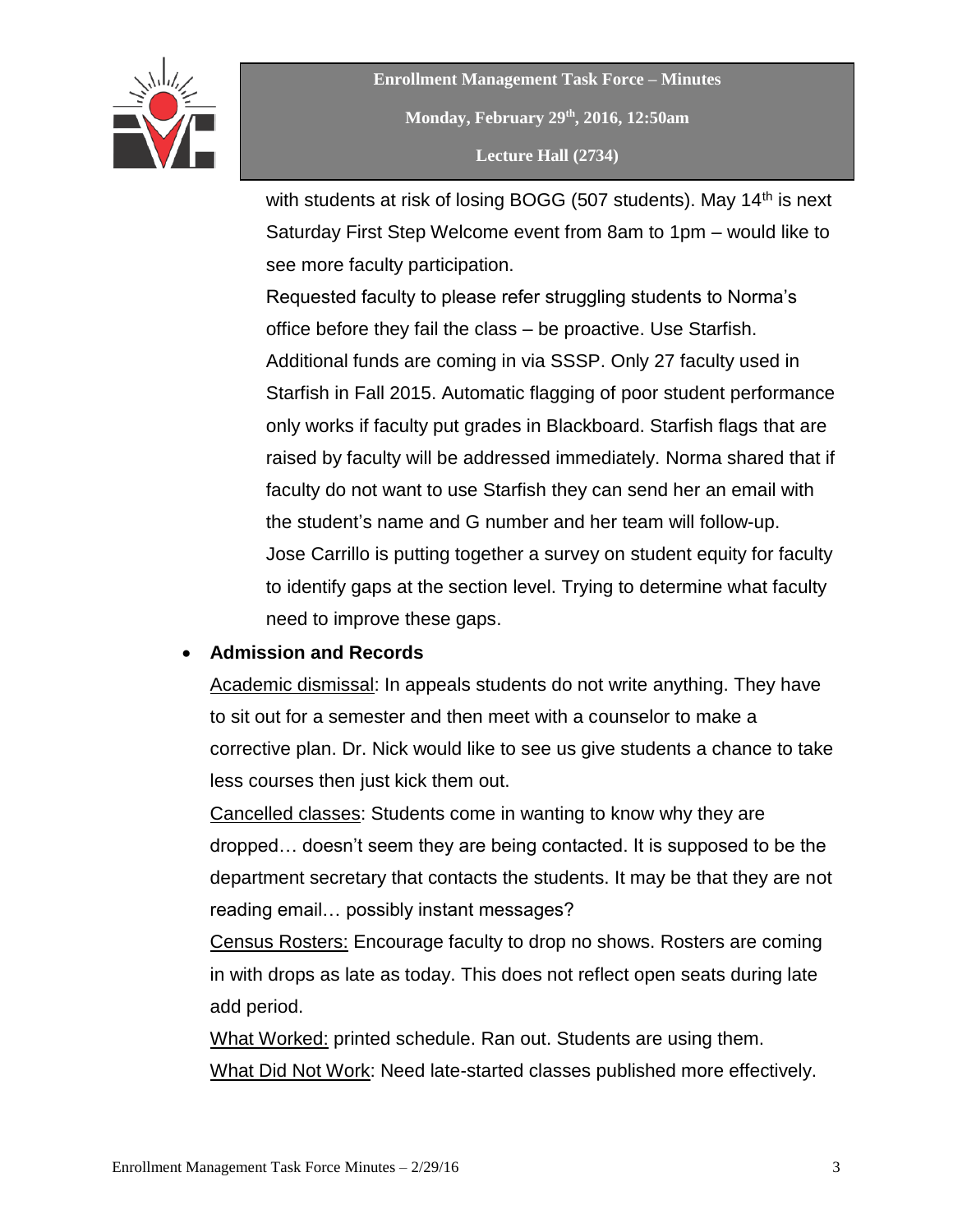

#### **Financial Aid**

Appears students are selective about emails... because they are responding to financial aid emails. Late drops are a concern for financial aid as well as it is a liability to the College if they have to pay back the funds issued to the student and add it to the College's outstanding receivables.

### **Student Affairs**

Not present.

### **Arts, Letters, & Learning Services**

Student services has built a good infrastructure with student equity and SSSP funds. Need to bring in faculty and make it a collaborative effort. Seems like we are not in a position for growth. Reviewing raw data about ENGL and ESL reflects that since 2012 enrollment has dropped 40% and 46%. Do other departments have similar patterns? This appears to coincide with the closure of the satellite campuses. Have we looked into going back out in the community again by offering courses elsewhere? Dr. Nick talked about offering courses in the evening at the Alternative Ed locations. An MOU was created. ICOE has not yet signed the MOU. This is an ongoing discussion as well as dual enrollment.

#### o **English**

For spring 2016, 5 classes cancelled were MWF, 4 at night. Only 1 during the day. Reviewing future scheduling based on this data. Composition has healthy enrollment. Lack of reading as a requirement is really hurting of the department. A total of 6 of 8 reading courses were on the jeopardy list. A reading task force has been established to discuss this.

VP Akinkuoye shared that some students have express distaste for Friday classes, but based on limited room availability we have no choice but to incorporate Friday courses in our schedule.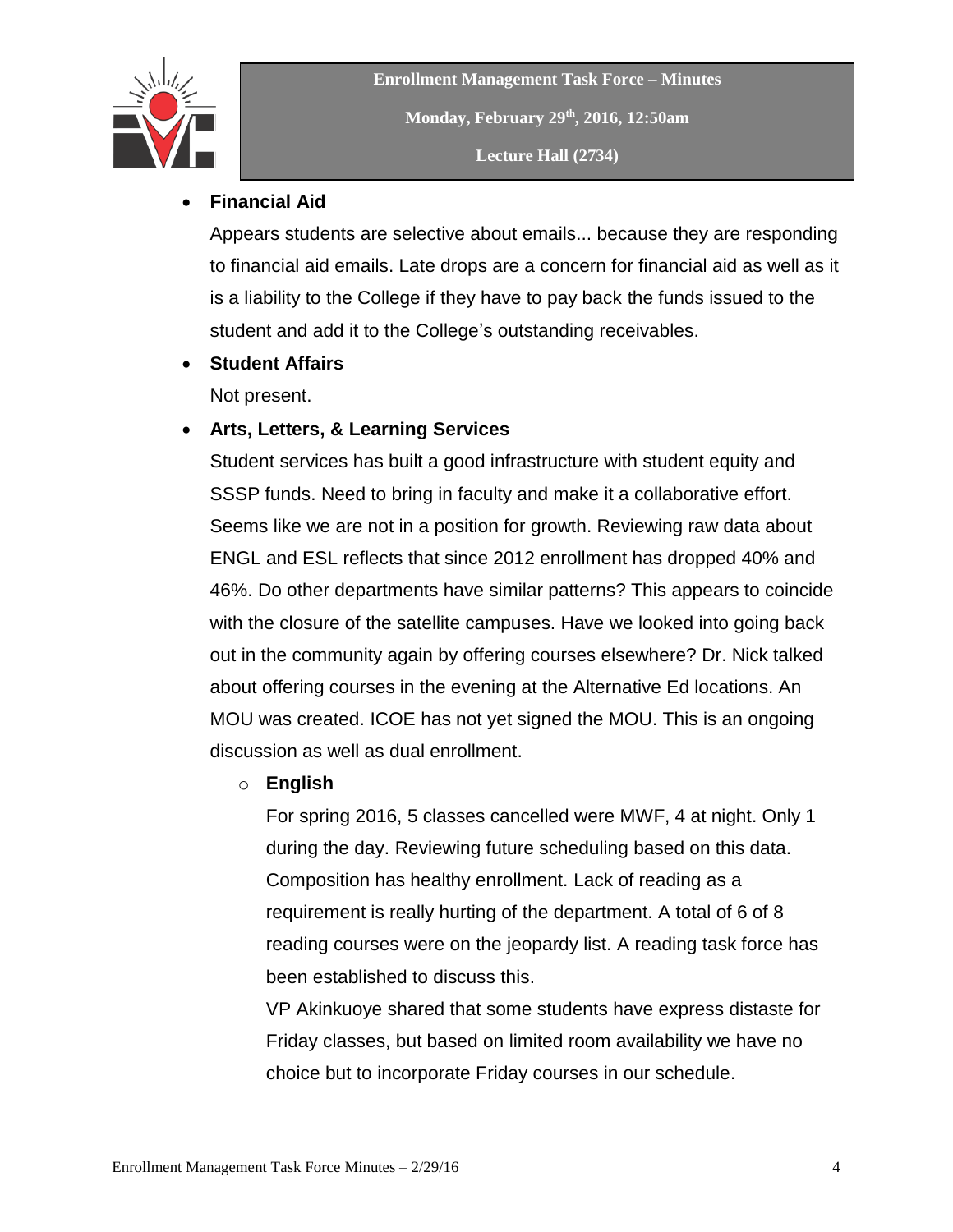

**Enrollment Management Task Force – Minutes**

**Monday, February 29th , 2016, 12:50am**

**Lecture Hall (2734)**

o **English as a Second Language**

No Comment.

o **Humanities**

Also experiencing low enrollment in art history at 2-5:10pm, same with the music history courses. Maybe we should consider putting campus hour later? It seems like high school students are not taking courses like they used to.

# o **World Languages and Speech Communications**

Not present

# **Economic & Workforce Development**

o **Business**

Enrollment is good except the Legal program, which has already been deactivated and is being phased out.

o **Child Family and Consumer Sciences**

Not present.

# o **Industrial Technology**

Major enrollment/program challenges with EWIR and RNEW courses. Meeting with faculty to discuss these issues. With funding increasing to CTE, need to analyze our programs to see

where we can grow.

- **Health & Public Safety** 
	- o **Nursing & Allied Health**

Not present

o **Public Safety**

Not present

- **Math & Sciences**
	- o **Behavioral & Social Sciences**

No present.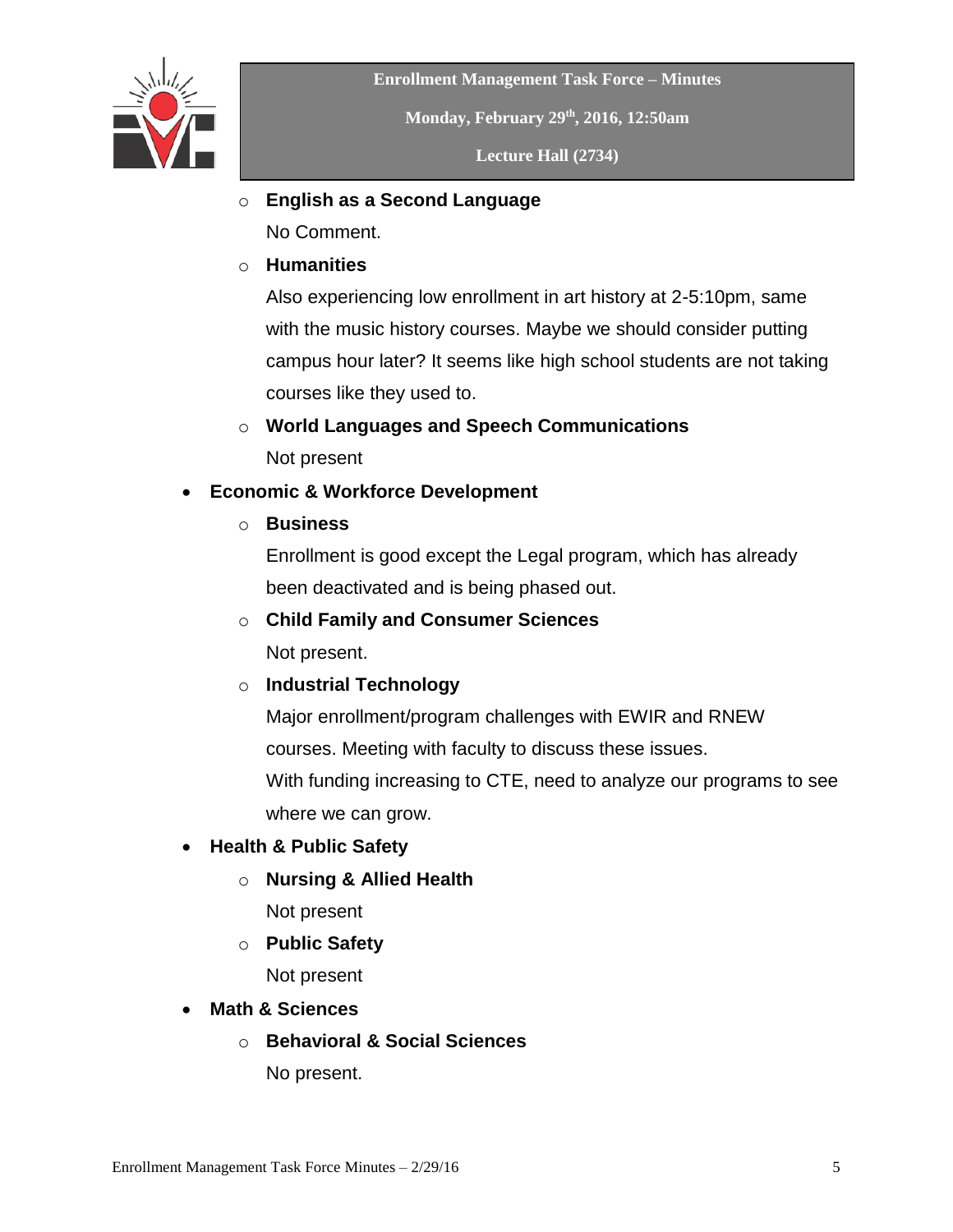

**Enrollment Management Task Force – Minutes**

**Monday, February 29th , 2016, 12:50am**

**Lecture Hall (2734)**

o **Exercise, Wellness, & Sports**

No comment.

o **Math**

Not present.

o **Science**

*Submitted in writing from the Chair:* For enrollment management in Science, I would say that most science classes fill, as usual, but there are two areas of concern for enrollment:

1) Night classes in some science fields do not fill as well as the day classes.

2) Elective classes in biology are not filling as well as they have in the past.

Finally, in the science, most faculty are completely maxed out in the number of units that we can teach, so the only way to teach more sections of any of these classes would be to add additional full-time faculty in the sciences, especially Chemistry and Biology.

# **Public Relations / Marketing**

The added classes were posted on Facebook with a "boost" investment. Students want information coming on Facebook per counseling.

The bus situation from Calexico is a problem – which may be part of the reason why enrollment is declining. Bill confirmed we have heard this as well in visioning. Sounds like we may want to sit with someone from that company. Ted indicated that he was told they have been responsive and have improved their bus route/times/capacity. Their schedule is built around IVC. We make up about 30% of their riders.

**Business Office**

Not Present.